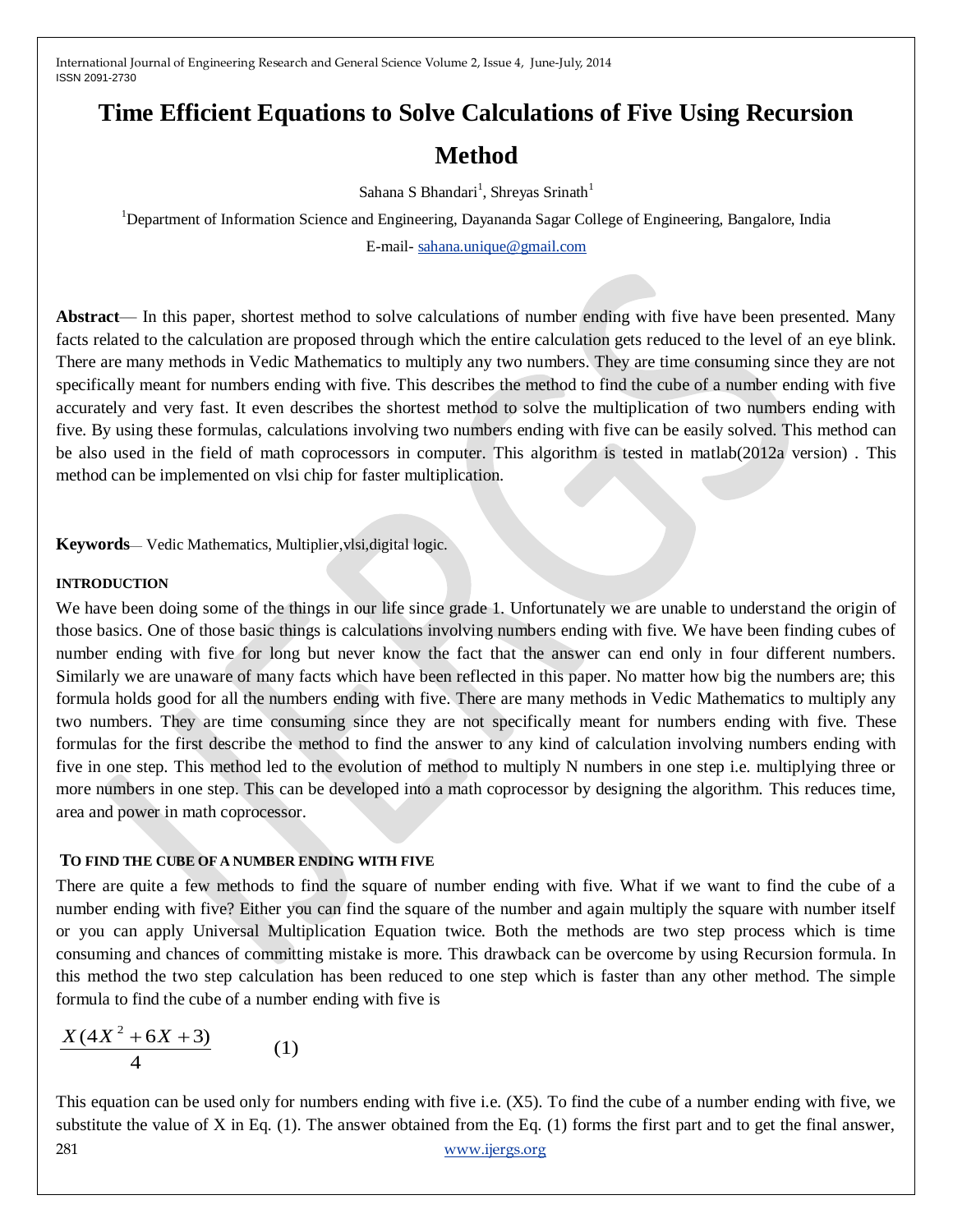we just write the answer obtained from Eq. (1) followed by one of the numbers from Table 1. based on the remainder. To start with we need to follow some steps:

1. Take any number of the form (X5).

Example 
$$
\rightarrow
$$
 (85)<sup>3</sup>  
Here X=8

2. Substitute the value of X in the equation to get the first part of the answer.

$$
Example \rightarrow
$$

$$
\frac{X(4X^2 + 6X + 3)}{4}
$$
\n
$$
= \frac{8 \times (4 \times (8)^2 + 6 \times 8 + 3)}{4}
$$
\n
$$
= \frac{8 \times (4 \times 64 + 6 \times 8 + 3)}{4}
$$
\n
$$
= \frac{8 \times (256 + 48 + 3)}{4}
$$

4

$$
f_{\rm{max}}
$$

=  $8\times304$ 

$$
-4\phantom{.00}
$$

 $=304\times2$ 

$$
=614
$$

- 3. Ignore the decimal part and consider only the whole number part.
- 4. Second part of the answer is obtained by remainder basis.
- 5. Divide X by 4. Check for the remainder.

| <b>Remainder</b> | <b>Answer</b> |
|------------------|---------------|
|                  | 125           |
|                  | 375           |
| 2                | 625           |
| 3                | 875           |

Table 1. Recursive remainder

6. When any number is divided by 4, you get remainder only as 0,1,2,3.

Example  $\rightarrow$  when 8 is divided by 4 you get the remainder as 0.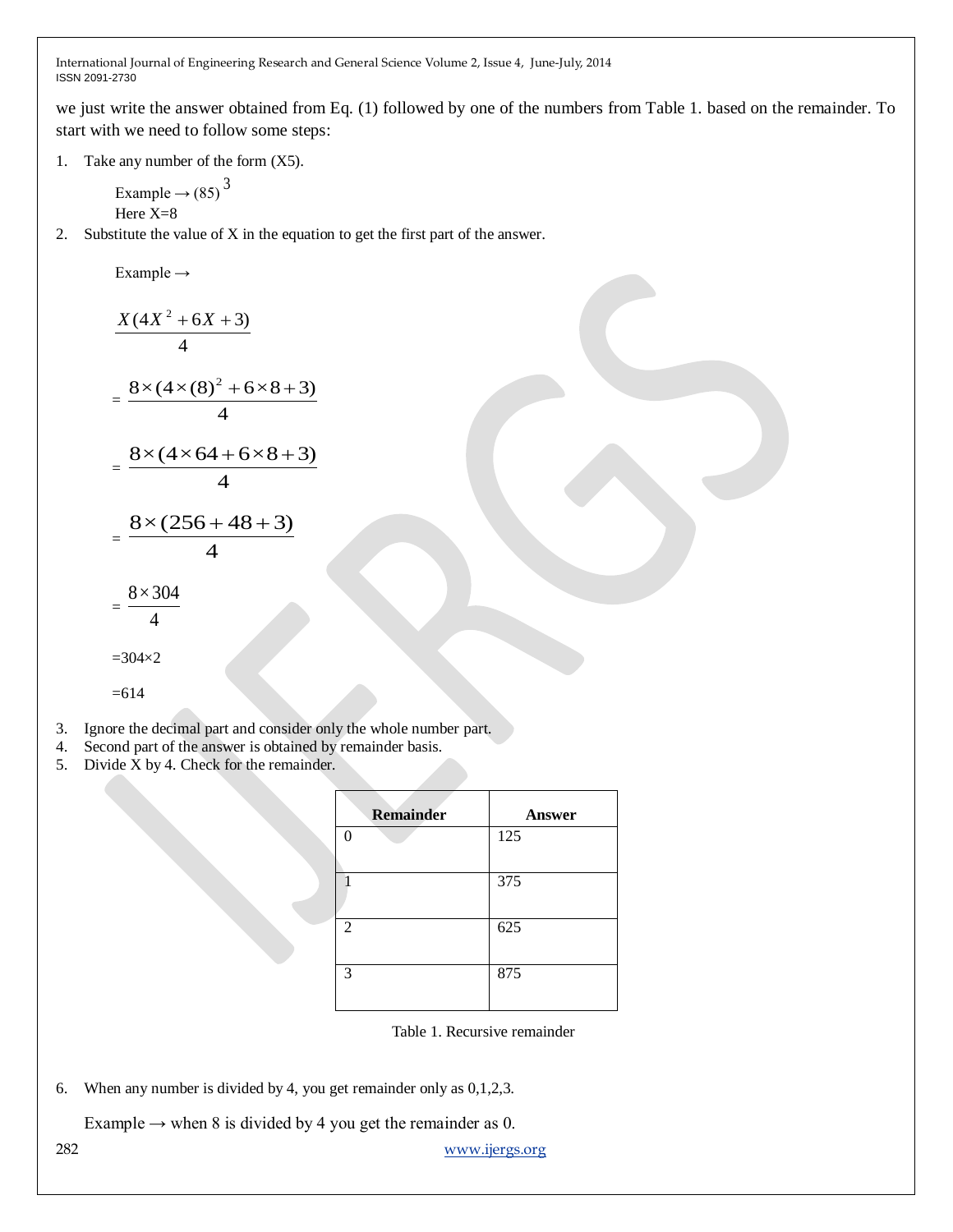7. Check the table for the second part of the answer. Check for the answer corresponding to zero.

So the second part of the answer is 125.

Therefore, the final answer is  $614125$ 

 $\geqslant$  (995)<sup>3</sup>

Here  $X=99$ 

Substituting the value of X in the equation

$$
\frac{X(4X^2 + 6X + 3)}{4}
$$
\n
$$
= \frac{99 \times (4 \times (99)^2 + 6 \times 99 + 3)}{4}
$$
\n
$$
= \frac{99 \times (4 \times 9801 + 6 \times 99 + 3)}{4}
$$
\n
$$
= \frac{99 \times (39204 + 594 + 3)}{4}
$$
\n
$$
= \frac{99 \times 39801}{4}
$$
\n
$$
= 24075 \times 39801
$$
\n
$$
= 985074.75
$$

So the first part of the answer is 985074.

(Point no.9 is being illustrated here.

Divide 99 by 4. We get the remainder as 3.

Check the remainder table to get the second part of the answer and check the answer corresponding to remainder 3 in the table.

So the second part of the answer is 875.

Therefore, the final answer is 985074875.

If the decimal part of the first part of the answer and the remainder is observed, some relation could be found in them, which is given in table 2.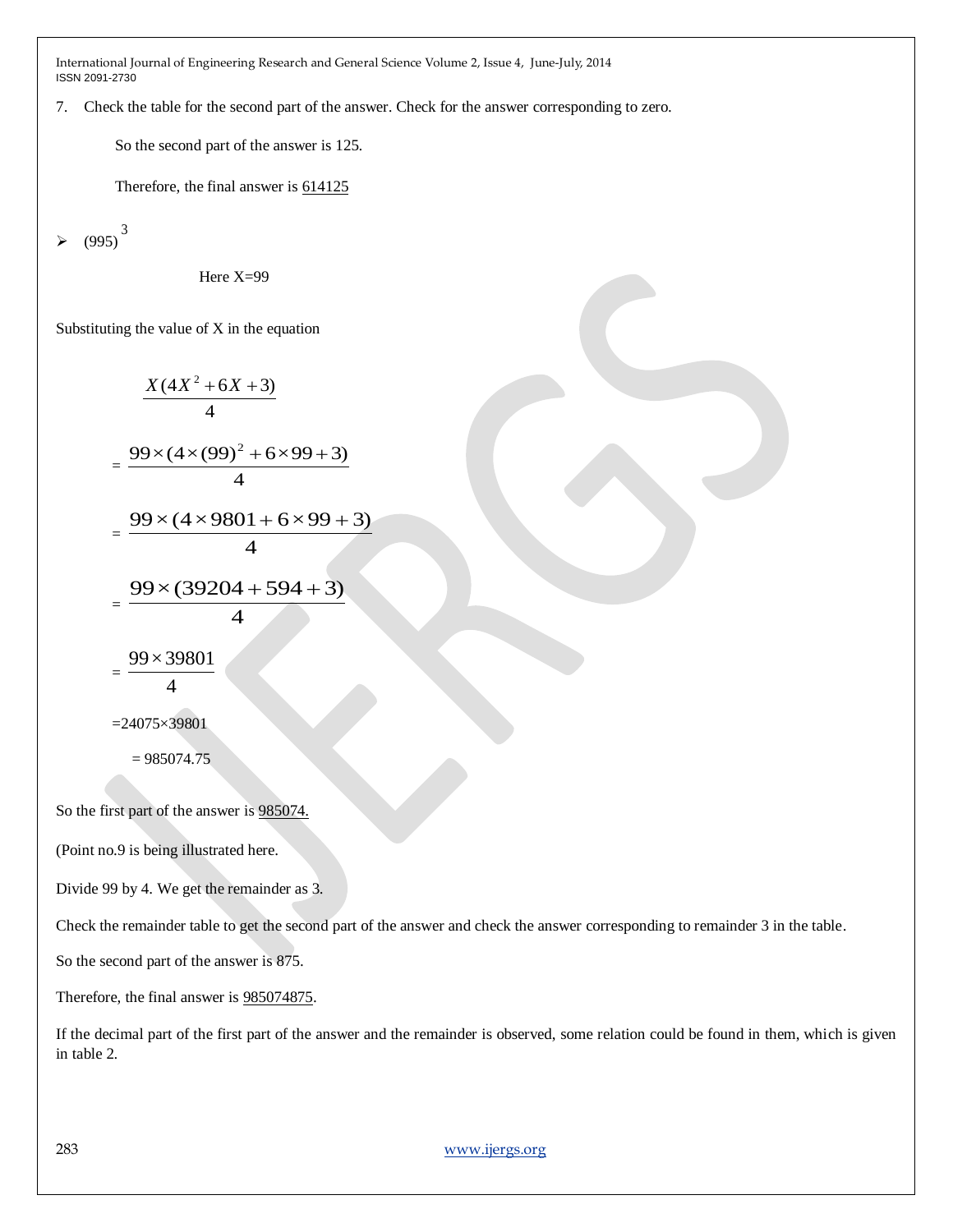| <b>Remainder</b>      | <b>Decimal</b> |  |
|-----------------------|----------------|--|
|                       |                |  |
|                       | 0.25           |  |
| $\mathcal{D}_{\cdot}$ | 0.5            |  |
| 2                     | 0.75           |  |

|  |  | Table 2. Recursive Remainder |
|--|--|------------------------------|
|--|--|------------------------------|

If we observe this table, we can obtain the second part of the answer through decimal basis also. It can be used as a verification technique. There is no method to find the cube of a number directly but this equation provides direct result.The main advantage of this equation is that the 3 digit calculation has been reduced to a 2 digit calculation, 4 digit calculation has been reduced to 3 a digit calculation which increases the accuracy and speed.If we need to find the cube of the number ending with 5in a traditional school way, we need to find the square of the number, then again we need to multiply the square with the same number which is time consuming and there are chances of going wrong.We have been finding the cube of a number ending with 5 since class 3 or 4. We might never have observed the fact that a cube of a number ending with 5 can only end with 125, 375, 625, and 875. Hence this equation reveals the fact that cube of number can end only with 125, 375, 625, and 875.

#### **MULTIPLICATION OF TWO NUMBERS ENDING WITH 5**

This part of the paper describes the method to multiply two numbers ending with five. This calculation could be even solved using Universal Multiplication Equation but is not as efficient as Recursion method and chances of committing mistake is more. The complexity can be reduced by using recursion method. The simple method to find the product of two numbers ending with 5 is

$$
\frac{2XY + X + Y}{2} \tag{2}
$$

This equation can be used only for two numbers ending with five i.e. (X5) and (Y5). The values of X and Y are substituted in Eq. (2). The answer obtained from Eq. (1) is clubbed with 25 or 75 to get the final answer. To start with we need to follow some steps:

- 1. The multiplication should be of the form  $X5 \times Y5$ .
- 2. X and Y are two numbers ending with 5.

Example  $\rightarrow$ 135×165

Here  $X=13$  and  $Y=16$ 

or

 $X=16$  and  $Y=13$ Commutative property holds good.

3. Substitute the values of X and y in the above equation to get the first part of the answer.

Example→

$$
=\frac{2 \times 16 \times 13 + 16 + 13}{2}
$$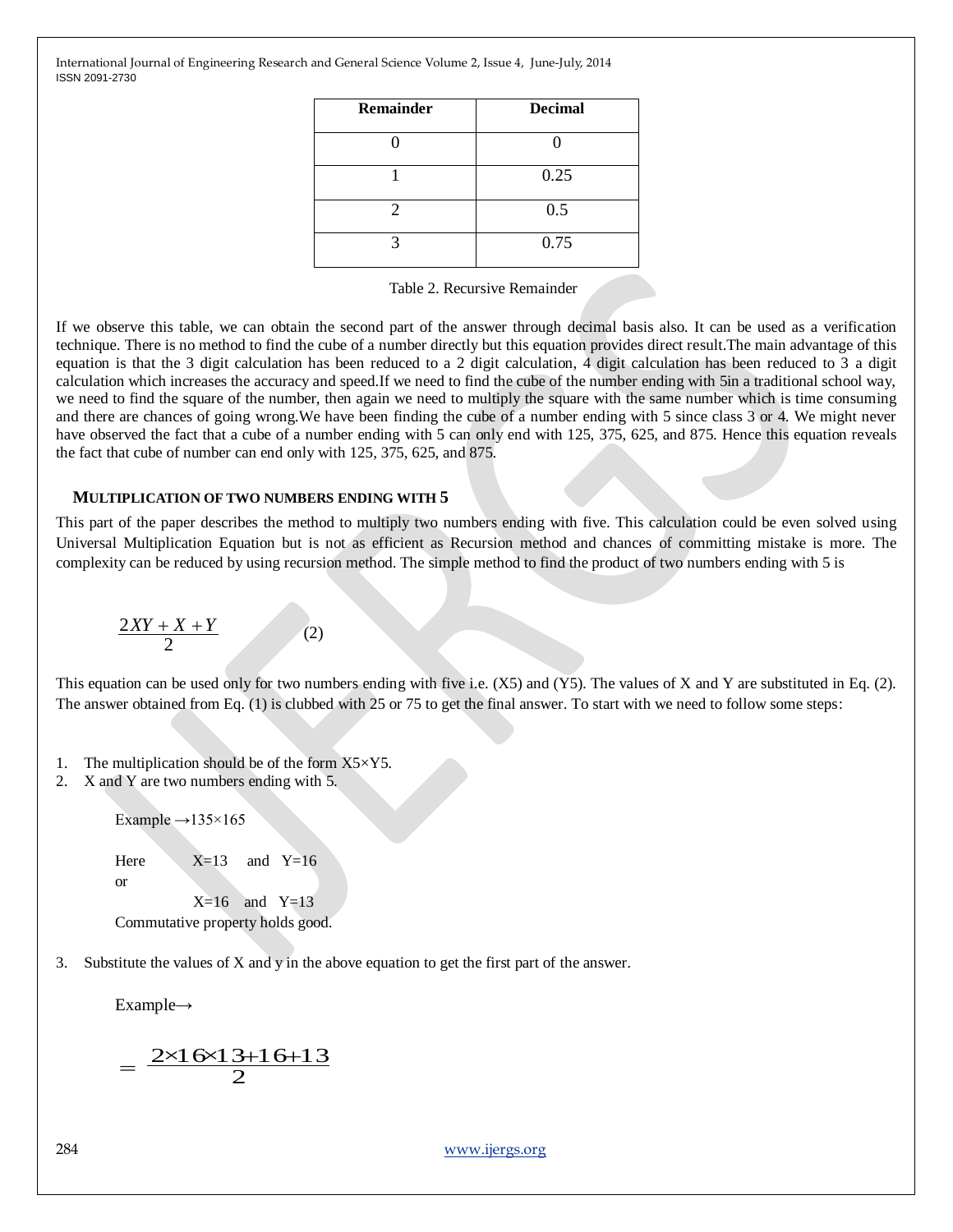$$
= \frac{2 \times 208 + 16 + 13}{2}
$$

$$
= \frac{416 + 29}{2}
$$

$$
=\frac{445}{2}
$$

**=222.5**

- 4. Ignore the decimal part and take the whole number as the answer of the first part.
- 5. Take the difference of X and Y.

Example  $\rightarrow$  16-13=3 Which is odd.

- 6. It is not necessary that you need to take difference of 16 and 13. It is enough if you just take the difference of 6 and 3, which is 3! Our aim is not to find the difference but only to find the last digit of the difference and to judge whether it is odd or even. It is satisfied by the last digit of X and Y.
- 7. If the difference is even then the second part of the answer is 25 else 75.

Example  $\rightarrow$  here the difference is odd so the answer will end with 75. If the difference had been even then the answerwould have ended with 25.

Therefore, the final answer is 22275.

Here, again the 3 digit calculation has been reduced to a 2 digit calculation, 4 digit calculation has been reduced to 3 a digit calculation which increases the accuracy and speed.

Suppose you get a question where you need to multiply two numbers ending with 5.

Example  $\rightarrow$ you get a question where you need to multiply 4525×854465 and you have options as

a) 3866454165 b) 3866454135

c) 3866454185 d) 3866454125

This equation can be extended specifically for the multiplication of any number ending with five with 25. This could be even solved by the above given method. But the using the extended method, multiplication could be done faster and efficient. Since this method is very simple, it is been illustrated through an example.

1. Take a calculation of the form  $25\times(X5)$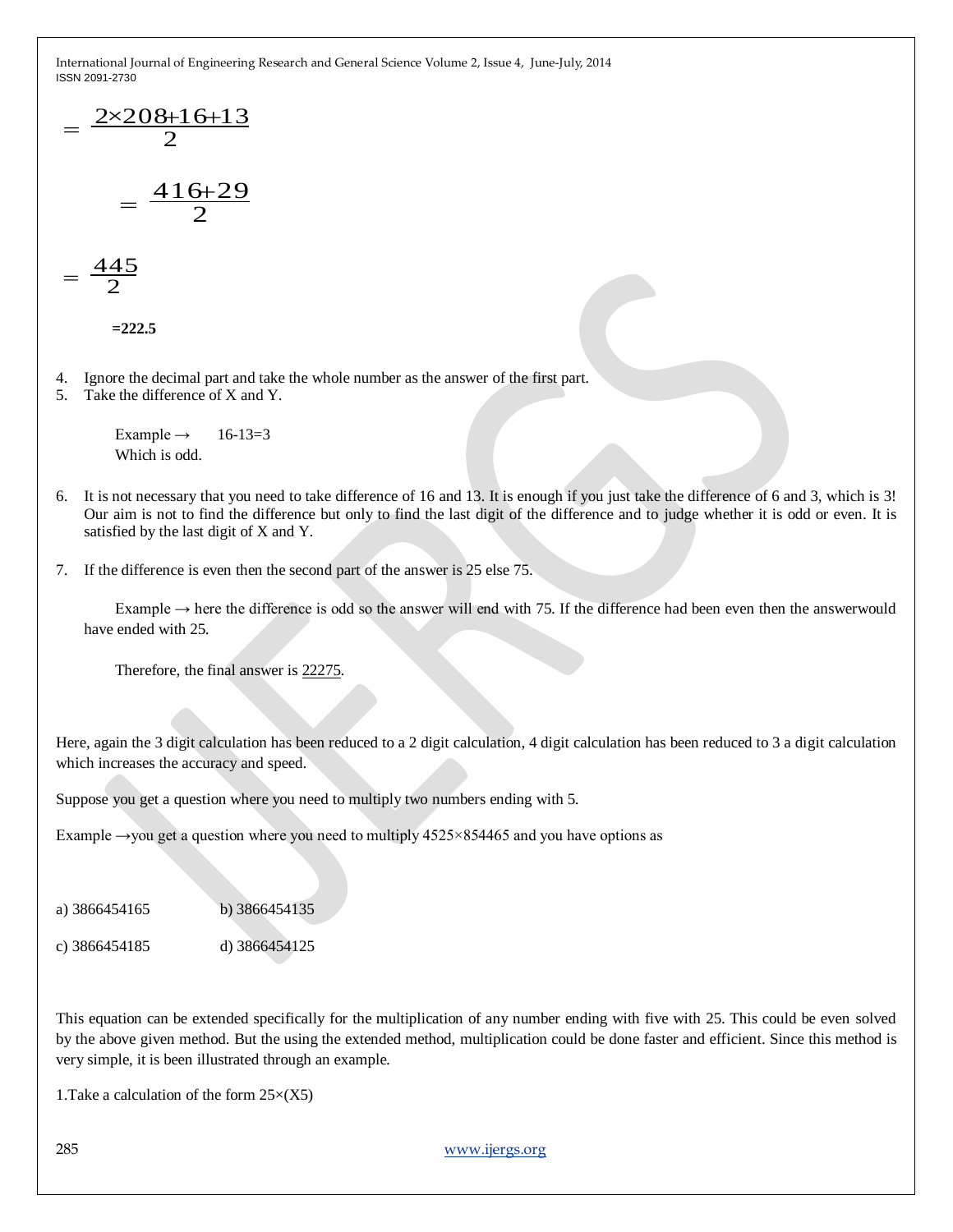> Example  $\rightarrow$  25×85 Here X=8

2.Divide X by 4 to get the first part of the answer.<br>  $\frac{8}{2}$ 

Example 
$$
\rightarrow \frac{8}{4} = 2
$$

3.Second part of the answer is obtained by remainder rule.

| <b>Remainder</b> | Answer |
|------------------|--------|
| U                | 125    |
|                  |        |
| 1                | 375    |
|                  |        |
| $\mathfrak{D}$   | 625    |
|                  |        |
| 3                | 875    |
|                  |        |

Table 3. Recursive remainder

Example 
$$
\rightarrow \frac{8}{4}
$$
 leaves remainder as 0.

4. Check Table 3, corresponding to reminder 0 to get the second part of the answer.

So the second part of the answer is 125.

Therefore, the final answer is 2125.

 $\geq 25 \times 1234567895$ 

Here X=123456789

Divide 123456789 by 4.

So the first part of the answer is 30864197

Dividing 123456789 by 4 leaves remainder 1.

From Table 3.the second part of the answer is 375, since the remainder is 1 and the answer corresponding to 1 is 375.

Therefore, the final answer is 30864197375,which is even out of the calculator's limit.

Hence from this method we come to know that 25 multiplied by any number ending with five can end only with 125, 375, 625 and 875.

 $25\times5$  = 0125 25 $\times15$  = 0375 25 $\times25$  = 0625 25 $\times35$  = 0875